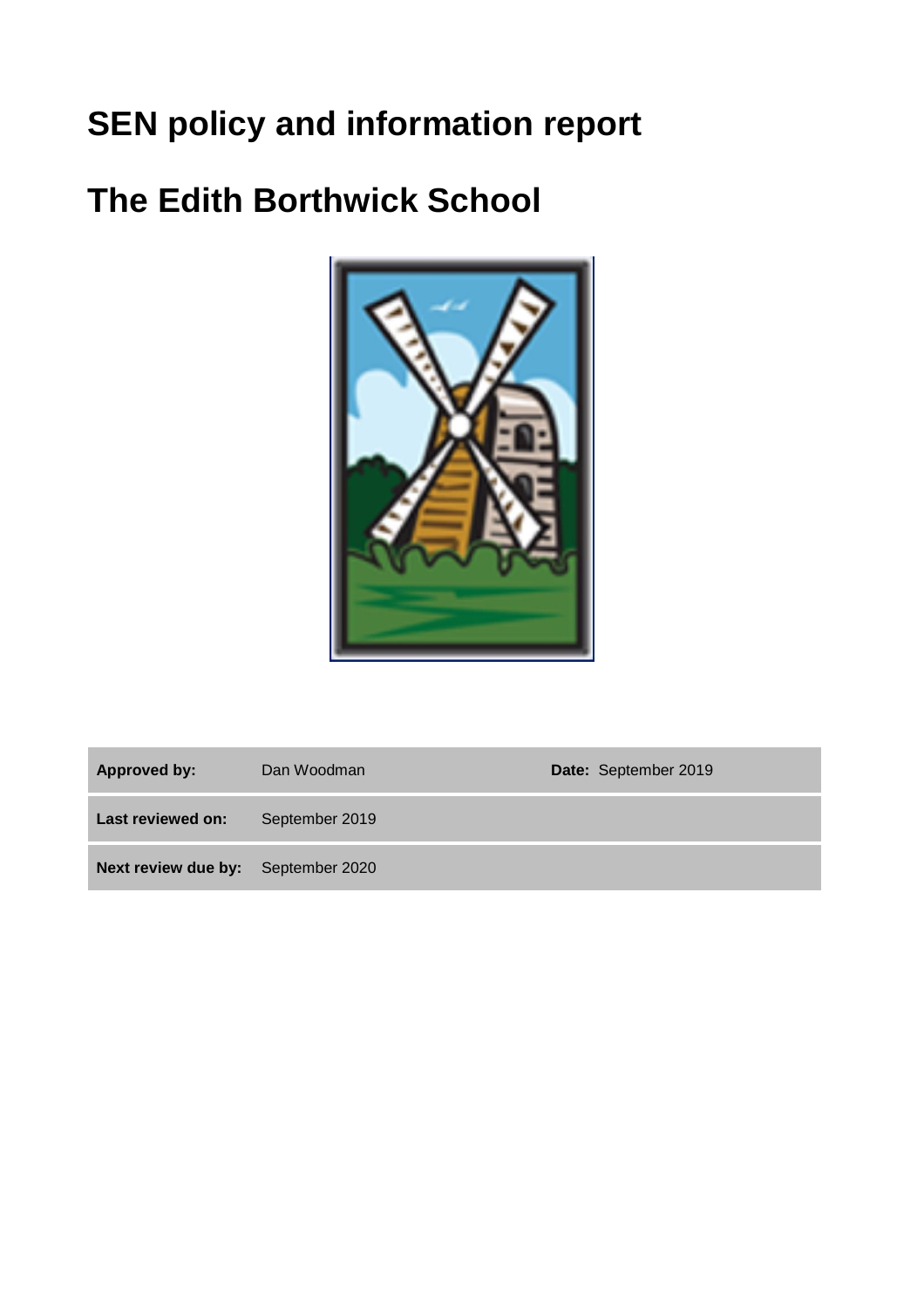# **Contents**

**…………………………………………………………………………………………………………………………….**

# **1. Aims**

Our SEN policy and information report aims to:

- Set out how our school will support and make provision for pupils with special educational needs (SEN)
- Explain the roles and responsibilities of everyone involved in providing for pupils with SEN

Our vision is:



We cater for young people aged 3-19 with an Education, Health and Care Plan (EHCP). The school works tirelessly with other key professionals to meet the priority learning goals set within the EHCP for each individual. Therefore the core offer at the school is highly personalized. Learners at the school have access to high ratios of staff support and a wealth of SEN expertise, including onsite speech and language and occupational therapy.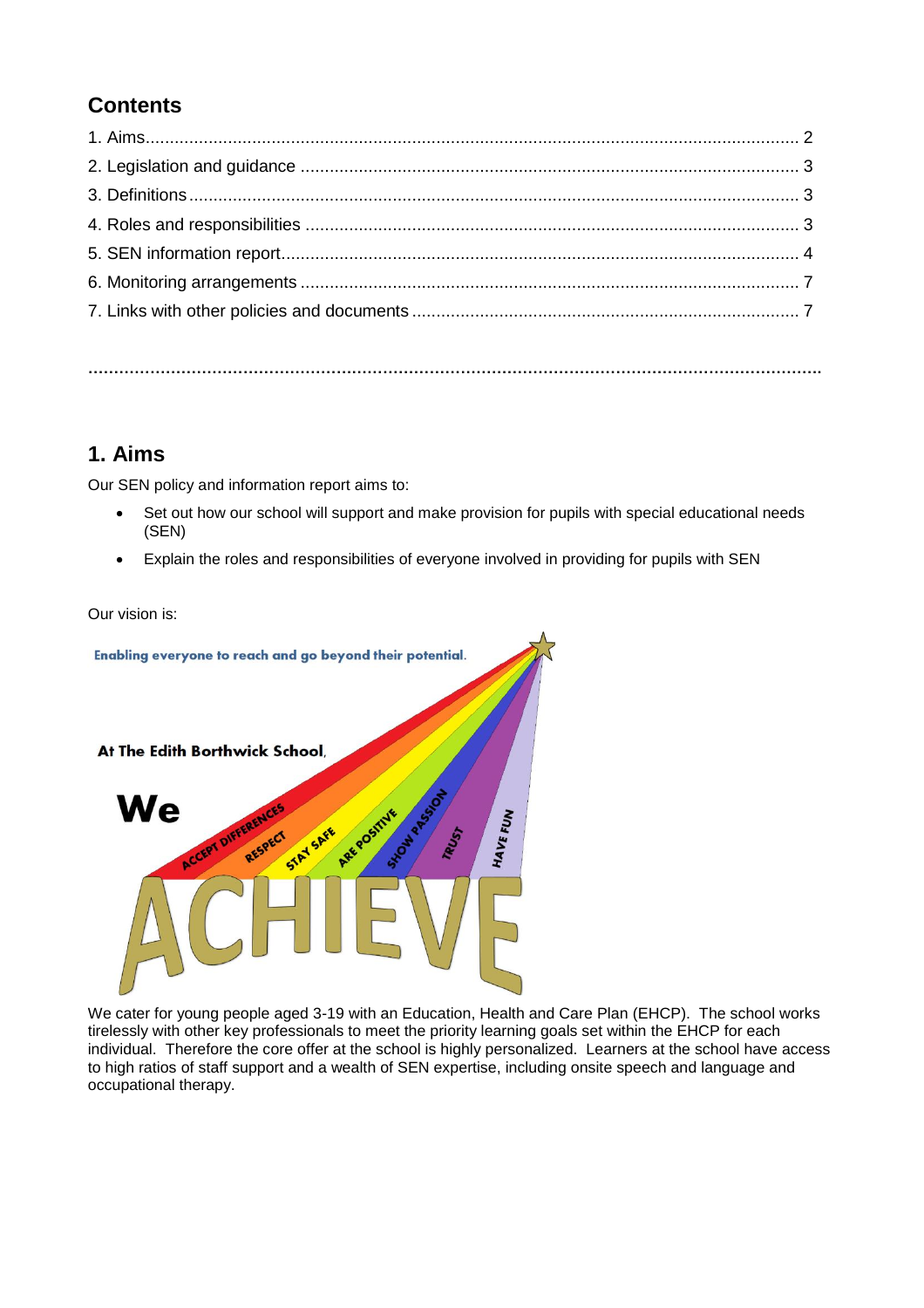# **2. Legislation and guidance**

This policy and information report is based on the statutory Special Educational Needs and Disability (SEND) [Code of Practice](https://www.gov.uk/government/uploads/system/uploads/attachment_data/file/398815/SEND_Code_of_Practice_January_2015.pdf) and the following legislation:

- [Part 3 of the Children and Families Act 2014,](http://www.legislation.gov.uk/ukpga/2014/6/part/3) which sets out schools' responsibilities for pupils with SEN and disabilities
- [The Special Educational Needs and Disability Regulations 2014,](http://www.legislation.gov.uk/uksi/2014/1530/contents/made) which set out schools' responsibilities for education, health and care (EHC) plans, SEN co-ordinators (SENCOs) and the SEN information report

# **3. Definitions**

A pupil has SEN if they have a learning difficulty or disability which calls for special educational provision to be made for them.

They have a learning difficulty or disability if they have:

- A significantly greater difficulty in learning than the majority of others of the same age, or
- A disability which prevents or hinders them from making use of facilities of a kind generally provided for others of the same age in mainstream schools

Special educational provision is educational or training provision that is additional to, or different from, that made generally for other children or young people of the same age by mainstream schools.

# **4. Roles and responsibilities**

## **4.1 The SENCO**

The named SENCO is Dan Woodman, however as we are a special school the SENCO for each class is the class teacher.

They will:

- Work with the headteacher and SEN governor to determine the strategic development of the SEN policy and provision in the school
- Have day-to-day responsibility for the operation of this SEN policy and the co-ordination of specific provision made to support individual pupils with SEN, including those who have EHC plans
- Provide professional guidance to colleagues and work with staff, parents, and other agencies to ensure that pupils with SEN receive appropriate support and high quality teaching
- Advise on the graduated approach to providing SEN support
- Advise on the deployment of the school's delegated budget and other resources to meet pupils' needs effectively
- Be the point of contact for external agencies, especially the local authority and its support services
- Liaise with potential next providers of education to ensure pupils and their parents are informed about options and a smooth transition is planned
- Work with the headteacher and governing board to ensure that the school meets its responsibilities under the Equality Act 2010 with regard to reasonable adjustments and access arrangements
- Ensure the school keeps the records of all pupils with SEN up to date

#### **4.2 The governors**

The governors will:

- Help to raise awareness of SEN issues at governing board meetings
- Monitor the quality and effectiveness of SEN and disability provision within the school and update the governing board on this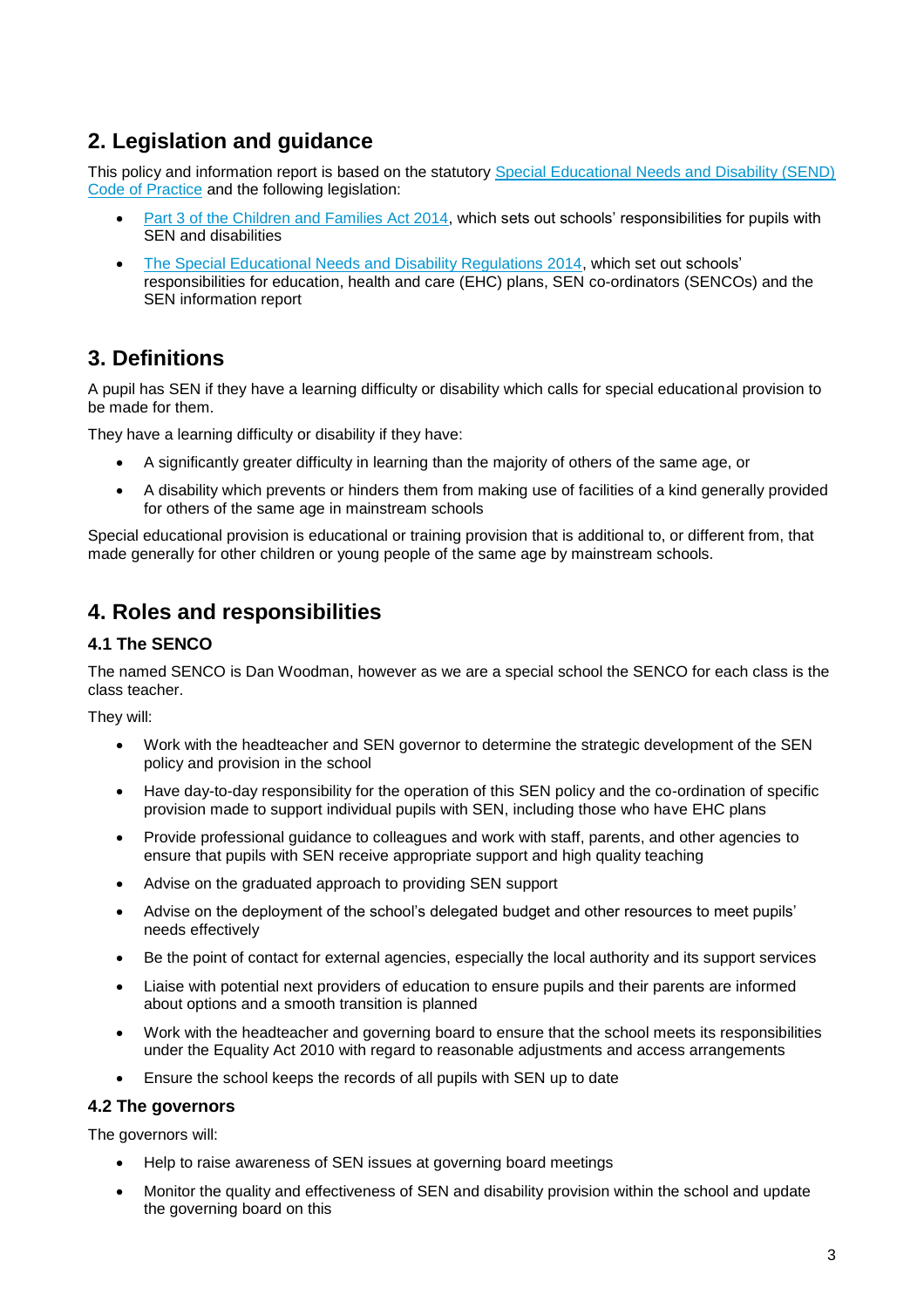Work with the headteacher to determine the strategic development of the SEN policy and provision in the school

### **4.3 The headteacher**

The headteacher will:

Have overall responsibility for the provision and progress of learners with SEN and/or a disability

### **4.4 Class teachers**

Each class teacher is responsible for:

- The progress and development of every pupil in their class
- Working closely with any teaching assistants or specialist staff to plan and assess the impact of support and interventions and how they can be linked to classroom teaching
- Working with the Deputy Headteachers and Key Stage Leaders to review each pupil's progress and development and decide on any changes to provision
- Ensuring they follow this SEN policy

# **5. SEN information report**

### **5.1 The kinds of SEN that are provided for**

Our school currently provides additional and/or different provision for a range of needs, including:

- Communication and interaction, for example, autistic spectrum disorder, Asperger's Syndrome, speech and language difficulties
- Cognition and learning, for example, dyslexia, dyspraxia,
- Social, emotional and mental health difficulties, for example, attention deficit hyperactivity disorder (ADHD),
- Sensory and/or physical needs, for example, visual impairments, hearing impairments, processing difficulties, epilepsy
- Moderate/severe/profound and multiple learning difficulties

### **5.2 Consulting and involving pupils and parents**

All students who come to the school have an EHCP.

It is essential that our communication with parents is strong as research shows that a joined up approach will result in the best possible outcomes for learners.

Parents are kept informed through regular conversations, the home/school communication book, parents evenings and the annual review meeting.

### **5.3 Assessing and reviewing pupils' progress towards outcomes**

We will follow the graduated approach and the four-part cycle of **assess, plan, do, review**.

The class or subject teacher will carry out a clear analysis of the pupil's needs. This will draw on:

- The teacher's assessment and experience of the pupil
- Their previous progress and attainment and behaviour
- Other teachers' assessments, where relevant
- The individual's development in comparison to their peers and national data
- The views and experience of parents
- The pupil's own views
- Advice from external support services, if relevant

The assessment will be reviewed regularly.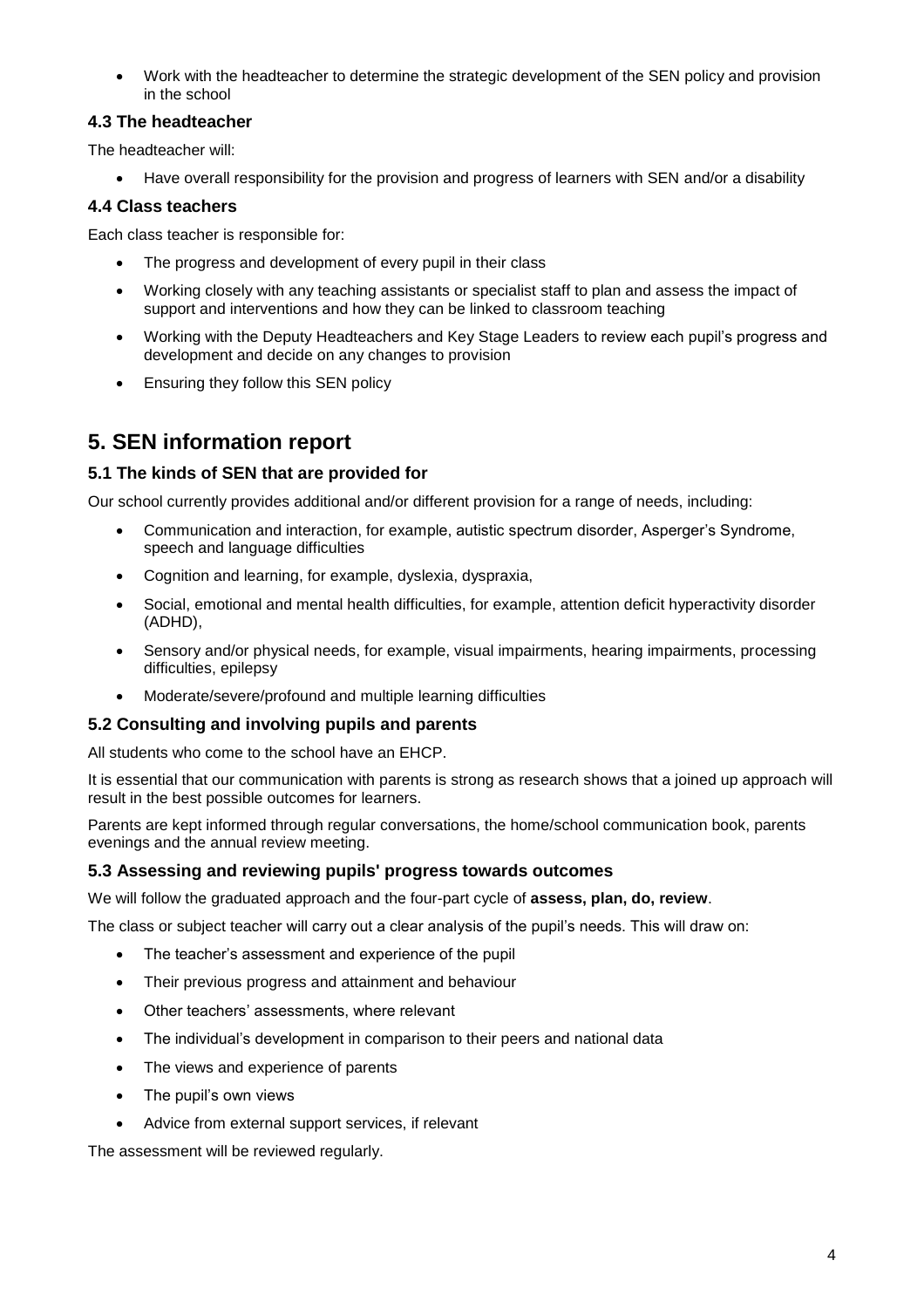All teachers and support staff who work with the pupil will be made aware of their needs, the outcomes sought, the support provided, and any teaching strategies or approaches that are required. We will regularly review the effectiveness of the support and interventions and their impact on the pupil's progress.

### **5.4 Supporting pupils moving between phases and preparing for adulthood**

We will share information with the school, college, or other setting the pupil is moving to. We will agree with parents and pupils which information will be shared as part of this.

As pupils move into new settings bespoke arrangements will be made to manage this as effectively as possible, this could include a number of induction sessions in their new setting.

#### **5.5 Our approach to teaching pupils with SEN**

Teachers are responsible and accountable for the progress and development of all the pupils in their class.

High quality teaching is our first step in responding to pupils who have SEN. This will be differentiated for individual pupils.

We will also provide the following interventions:

- TFACCH
- Use of visual cues
- Speech and Language strategies
- Attention Autism
- Makaton
- Zones of Regulation
- Social stories and comic strip conversations
- Sensory integration strategies and diets
- PECS and other suitable Augmentative and Alternative Communication (AAC)
- Backward chaining
- Direct instruction

#### **5.6 Adaptations to the curriculum and learning environment**

We make the following adaptations to ensure all pupils' needs are met:

- Differentiating our curriculum to ensure all pupils are able to access it, for example, by grouping, 1:1 work, teaching style, content of the lesson, etc.
- Adapting our resources and staffing
- Using recommended aids, such as laptops, coloured overlays, visual timetables, larger font, etc.
- Differentiating our teaching, for example, giving longer processing times, pre-teaching of key vocabulary, reading instructions aloud, etc.

#### **5.7 Additional support for learning**

We have over 100 teaching assistants who are highly trained to support learners in a variety of situations, including whole class, small group and 1:1.

We work with the following agencies to provide support for pupils with SEN:

- Speech and Language
- Occupational Therapy
- Social care
- Play therapy
- Massage therapy
- Independent Advice and Careers Guidance (IAG)

#### **5.8 Expertise and training of staff**

Our staff team has a wide range of expertise and experience.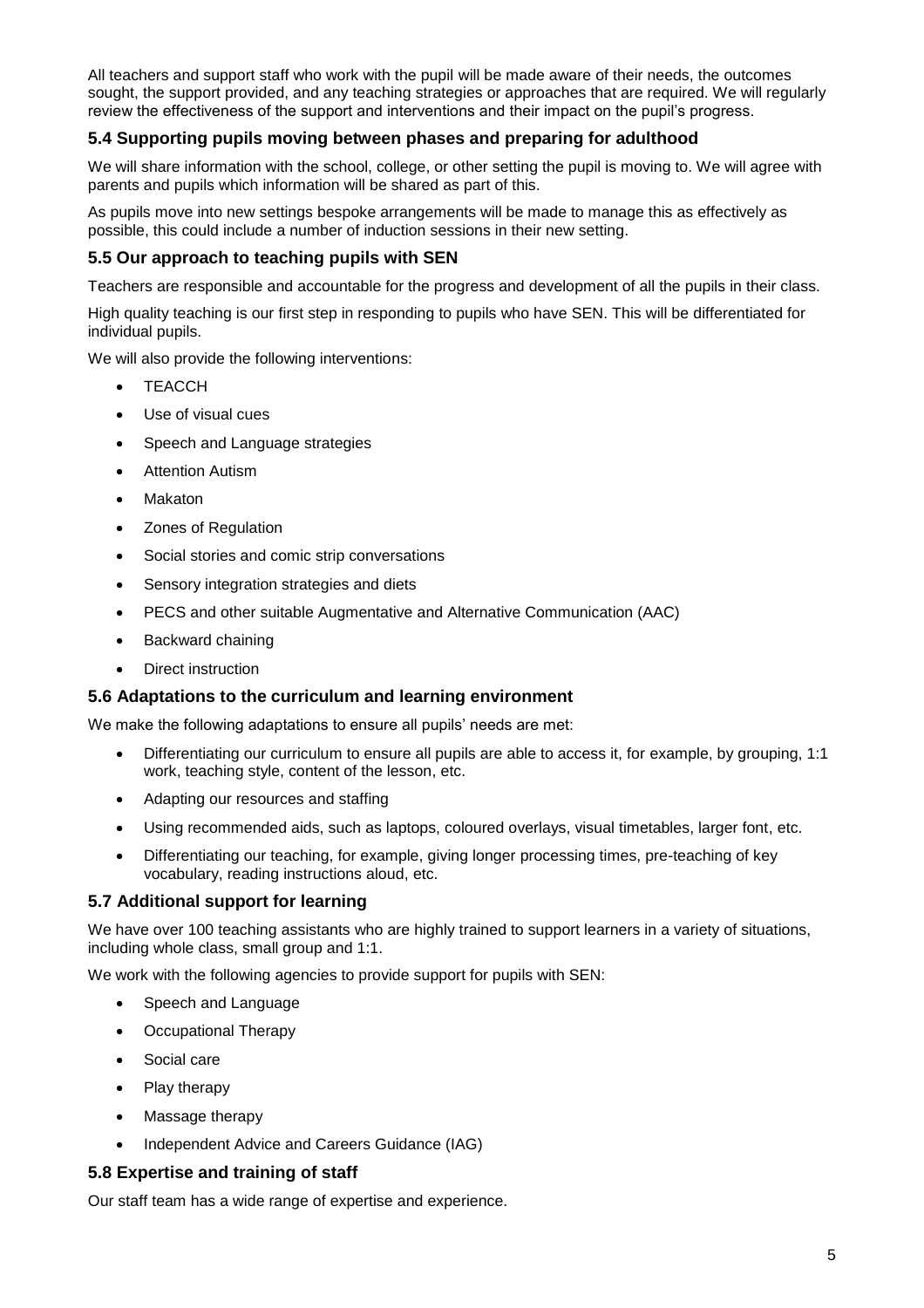We have a team of over 100 teaching assistants, including 8 higher level teaching assistants (HLTAs) who are trained to deliver SEN provision.

In the last academic year, staff have been trained in Essex Steps, PECS, Zones of Regulation, Evidence for Learning, sensory integration and attention autism.

We use specialist staff for speech and language assessment, occupational therapy assessment, physiotherapy assessment and specialist behavior strategies.

#### **5.9 Securing equipment and facilities**

As a special school we are well equipped to meet most SEN. If a specific piece of equipment or facility is directed within the EHCP we will use top up funding to acquire it.

#### **5.10 Evaluating the effectiveness of SEN provision**

We evaluate the effectiveness of provision for pupils with SEN by:

- Reviewing pupils' individual progress towards their goals each term
- Reviewing the impact of interventions on a regular basis
- Using pupil and parent questionnaires
- Holding annual reviews for pupils with EHC plans

#### **5.11 Enabling pupils with SEN to engage in activities available to those in the school who do not have SEN**

All of our extra-curricular activities and school visits are available to all our pupils, including our before-and after-school clubs.

Pupils are encouraged to go on our residential trip(s) to Derbyshire, Scarborough, Norfolk, Mersea and the Isle of Wight at different points in their time at the school, as appropriate to their needs.

Pupils are encouraged to take part in sports day/school plays/special workshops, etc.

No pupil is ever excluded from taking part in these activities because of their SEN or disability.

#### **5.12 Support for improving emotional and social development**

We provide support for pupils to improve their emotional and social development in the following ways:

- Pupils with SEN are encouraged to be part of the school council
- Pupils with SEN are also encouraged to be part of lunchtime and sports club to promote teamwork/building friendships etc.

We have a zero tolerance approach to bullying.

#### **5.13 Working with other agencies**

We work closely with social care, the school nurse and medical professionals and a host of other visiting professionals, such as therapists and educational psychologists.

#### **5.14 Complaints about SEN provision**

Complaints about SEN provision in our school should be made to the Head teacher in the first instance. They will then be referred to the school's complaints policy.

The parents of pupils with disabilities have the right to make disability discrimination claims to the first-tier SEND tribunal if they believe that our school has discriminated against their children. They can make a claim about alleged discrimination regarding:

- Exclusions
- Provision of education and associated services
- Making reasonable adjustments, including the provision of auxiliary aids and services

#### **5.15 Contact details of support services for parents of pupils with SEN**

The school has a Family Worker team who can offer support to families on a regular basis. They can support with home school communication, signposting additional support opportunities and to embed specific strategies into the home setting.